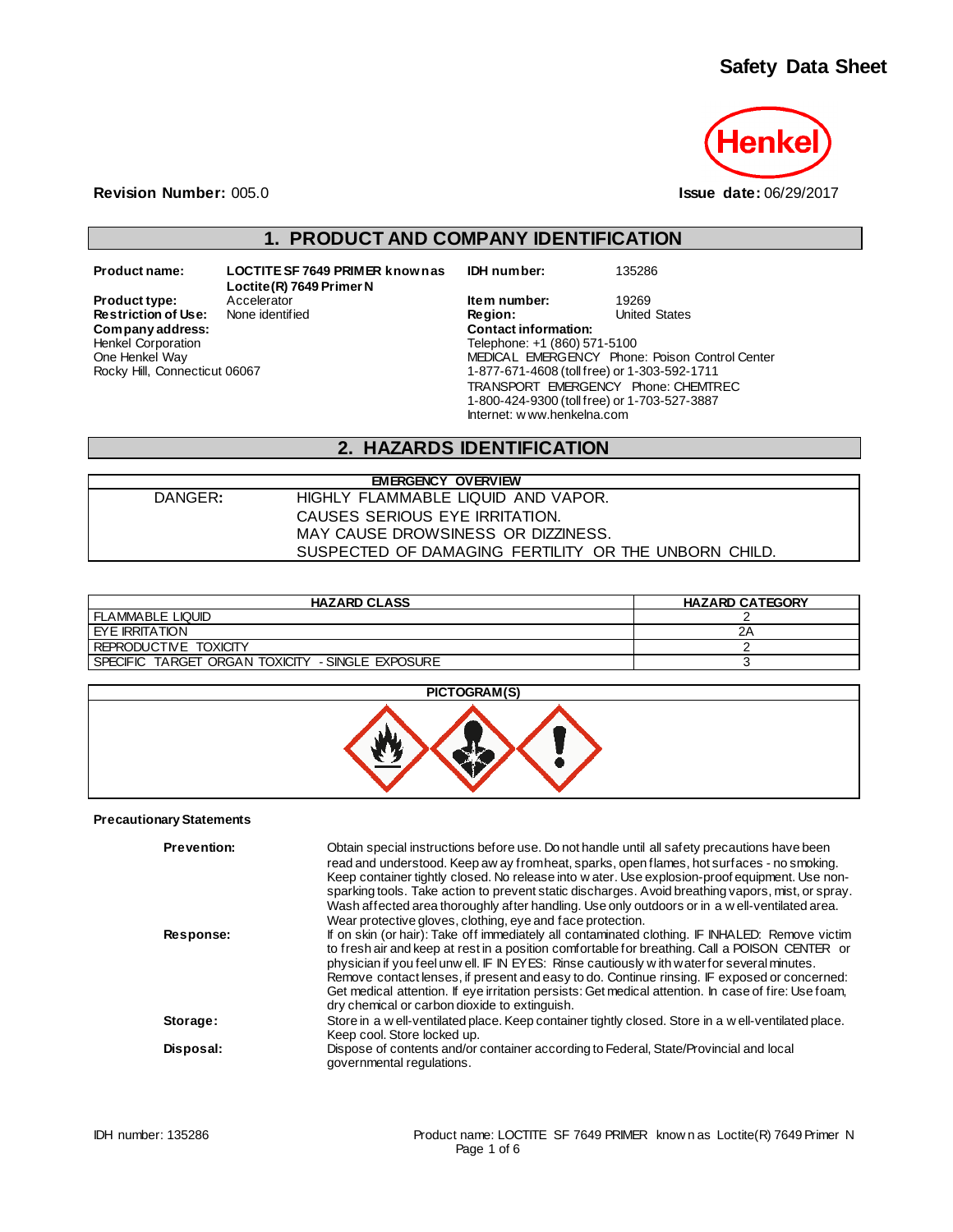Classification complies w ith OSHA Hazard Communication Standard (29 CFR 1910.1200) and is consistent with the provisions of the United Nations Globally Harmonized System of Classification and Labeling of Chemicals (GHS).

**See Section 11 for additional toxicological information.**

### **3. COMPOSITION / INFORMATION ON INGREDIENTS**

| <b>Hazardous Component(s)</b> | <b>CAS Number</b> | Percentage* |
|-------------------------------|-------------------|-------------|
| Acetone                       | $67-64-1$         | $90 - 100$  |
| 2-Ethylhexanoic acid          | 149-57-5          | $0.1 -$     |

\* Exact percentages may vary or are trade secret. Concentration range is provided to assist users in providing appropriate pr otections.

|                                    | <b>4. FIRST AID MEASURES</b>                                                                                                                                                                                                                   |
|------------------------------------|------------------------------------------------------------------------------------------------------------------------------------------------------------------------------------------------------------------------------------------------|
| Inhalation:                        | Move to fresh air. If not breathing, give artificial respiration. If breathing is<br>difficult, give oxygen. Get medical attention.                                                                                                            |
| Skin contact:                      | Immediately flush skin w ith plenty of w ater (using soap, if available). Remove<br>contaminated clothing and footwear. Wash clothing before reuse. Get medical<br>attention.                                                                  |
| Eye contact:                       | Rinse immediately with plenty of w ater, also under the eyelids, for at least 15<br>minutes. Get medical attention.                                                                                                                            |
| Ingestion:                         | DO NOT induce vomiting unless directed to do so by medical personnel.<br>Never give anything by mouth to an unconscious person. Get medical<br>attention.                                                                                      |
| Symptoms:                          | See Section 11.                                                                                                                                                                                                                                |
|                                    | <b>5. FIRE FIGHTING MEASURES</b>                                                                                                                                                                                                               |
| Extinguishing media:               | Water spray (fog), foam, dry chemical or carbon dioxide.                                                                                                                                                                                       |
| Special firefighting procedures:   | Wear self-contained breathing apparatus and full protective clothing, such as<br>turn-out gear. In case of fire, keep containers cool with water spray.                                                                                        |
| Unusual fire or explosion hazards: | Vapors may accumulate in low or confined areas, travel considerable distance<br>to source of ignition, and flash back. Uncontrolled polymerization may occur<br>at high temperatures resulting in explosions or rupture of storage containers. |
| Hazardous combustion products:     | Oxides of carbon. Oxides of nitrogen. Irritating organic vapours.                                                                                                                                                                              |

# **6. ACCIDENTAL RELEASE MEASURES**

**Use personal protection recommended in Section 8, isolate the hazard area and deny entry to unnecessary and unprotected personnel.**

| Environmental precautions: | Do not allow product to enter sew er or waterways.                                                                                                                                                                                                                                                                                                                                                                                                                               |
|----------------------------|----------------------------------------------------------------------------------------------------------------------------------------------------------------------------------------------------------------------------------------------------------------------------------------------------------------------------------------------------------------------------------------------------------------------------------------------------------------------------------|
| Clean-up methods:          | Remove all sources of ignition. Evacuate and ventilate spill area; dike spill to<br>prevent entry into w ater system; w ear full protective equipment during clean-<br>up. Soak up w ith inert absorbent material (e.g. sand, silica gel, acid binder,<br>universal binder, saw dust). Scrape up as much material as possible. Store in a<br>partly filled, closed container until disposal. Refer to Section 8 "Exposure"<br>Controls / Personal Protection" prior to clean up. |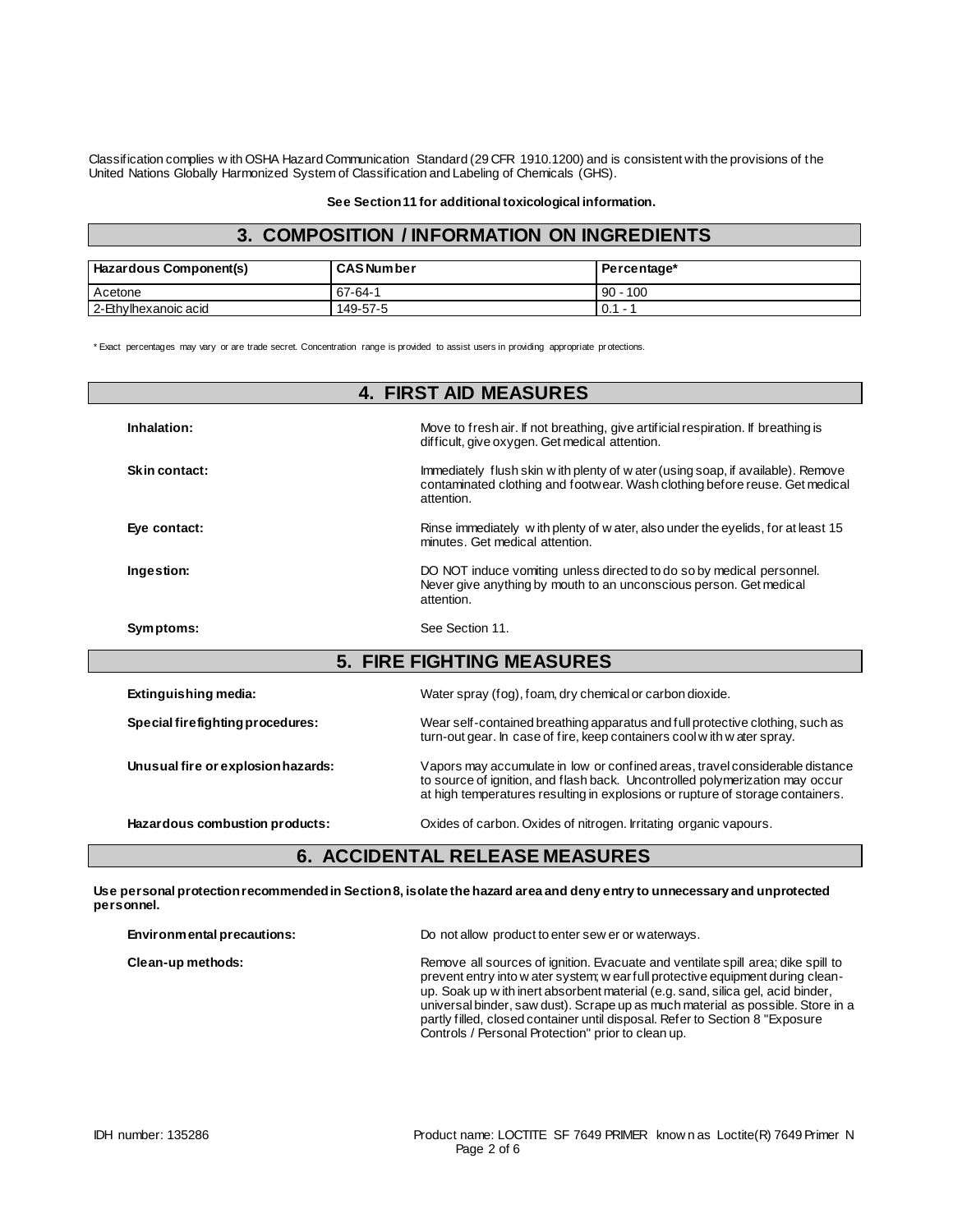# **7. HANDLING AND STORAGE**

**Handling:** Use only w ith adequate ventilation. Prevent contact w ith eyes, skin and clothing. Do not breathe vapor and mist. Wash thoroughly after handling. Keep container closed. Refer to Section 8.

**Storage:** For safe storage, store at or below 49 °C (120.2 °F) Keep in a cool, w ell ventilated area aw ay from heat, sparks and open flame. Keep container tightly closed until ready for use.

## **8. EXPOSURE CONTROLS / PERSONAL PROTECTION**

**Employers should complete an assessment of all workplaces to determine the need for, and selection of, proper exposure controls and protective equipment for each task performed.**

| Hazardous Component(s) | <b>ACGIHTLV</b>                                 | OSHA PEL                       | <b>AIHA WEEL</b> | <b>OTHER</b> |
|------------------------|-------------------------------------------------|--------------------------------|------------------|--------------|
| Acetone                | 250 ppm TWA<br>500 ppm STEL                     | 1,000 ppm (2,400<br>mg/m3) PEL | None             | None         |
| 2-Ethylhexanoic acid   | 5 mg/m3 TWA<br>Inhalable fraction and<br>vapor. | None                           | None             | None         |

**Engineering controls:** Provide adequate local exhaust ventilation to maintain w orker exposure below exposure limits.

**Respiratory protection:** Use NIOSH approved respirator if there is potential to exceed exposure limit(s).

Eye/face protection: **Safety goggles or safety glasses with side shields**. Full face protection should be used if the potential for splashing or spraying of product exists. Safety show ers and eye wash stations should be available.

**Skin protection:** Use chemical resistant, impermeable clothing including gloves and either an apron or body suit to prevent skin contact. Neoprene gloves.

## **9. PHYSICAL AND CHEMICAL PROPERTIES**

**Physical state:** Liquid **Color:** Green **Odor:** Acetone **Odor threshold:** Not available.<br> **pH:** Not available. **Vapor pressure:** 172 mm hg (20 °C (68°F)) **Boiling point/range:** 56 °C (132.8 °F)None **Melting point/ range:** Not available.<br> **Specific gravity:** 0.7936 **Specific gravity:** 0.7936<br> **Vapor density:** 2.0 **Vapor density:** 2.0 **Flash point: Figure 19 °C** (-2.2 °F) ; Estimated **Flam mable/Explosive limits - lower:** 2.6 % **Flammable/Explosive limits - lower:** 2.6 % **Flammable/Explosive limits - upper:** 13 %<br> **Autoignition temperature:** 485 °C (905 °F) **Autoignition temperature: Flammability:**<br> **Evaporation rate:**<br> **Evaporation rate:**<br> **Example 1.9** (Ether = 1) **Evaporation rate: Solubility in water: Solubility in water:** Miscible<br> **Partition coefficient (n-octanol/water):** Not available. Partition coefficient (n-octanol/water): **VOC content:** 1.48 %; 11.7 g/l EPA Method 24<br> **Viscosity:** Not available. **Decomposition temperature:** Not available.

Not available. Not available.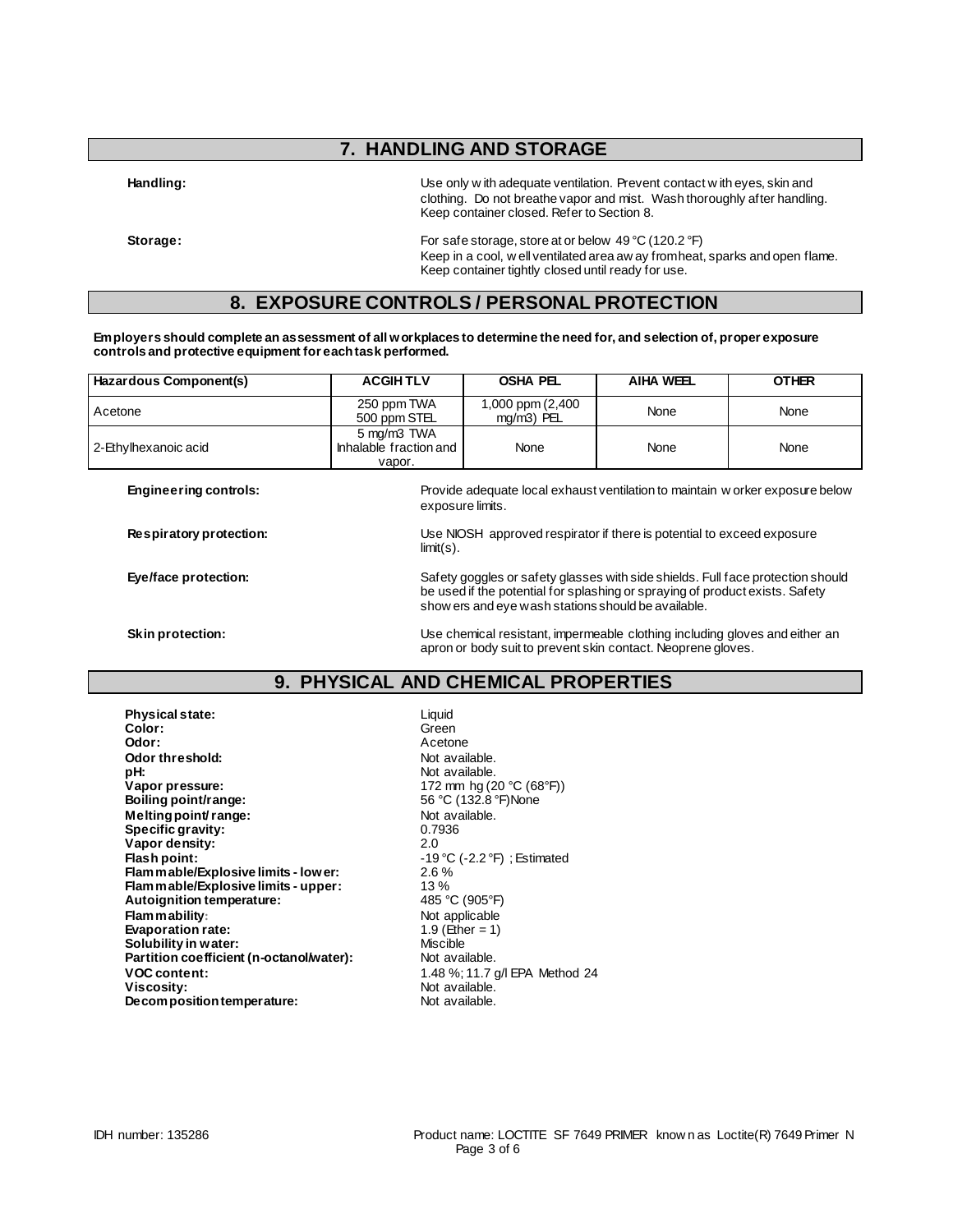# **10. STABILITY AND REACTIVITY**

| Stability:                           | Stable under normal conditions of storage and use.                                                                     |
|--------------------------------------|------------------------------------------------------------------------------------------------------------------------|
| Hazardous reactions:                 | None under normal processing.                                                                                          |
| Hazardous decomposition<br>products: | Oxides of nitrogen. Oxides of carbon. Irritating organic vapours.                                                      |
| Incompatible materials:              | Strong oxidizing agents. Reducing agents. Acids. Alkali metals.                                                        |
| <b>Reactivity:</b>                   | Not available.                                                                                                         |
| Conditions to avoid:                 | Elevated temperatures. Heat, flames, sparks and other sources of ignition. Store aw ay from<br>incompatible materials. |

# **11. TOXICOLOGICAL INFORMATION**

**Relevant routes of exposure:** Skin, Inhalation, Eyes, Ingestion

**Potential Health Effects/Symptoms**

| Inhalation:          | May cause dizziness, incoordination, headache, nausea, and vomiting. |
|----------------------|----------------------------------------------------------------------|
| <b>Skin contact:</b> | Causes skin irritation.                                              |
| Eve contact:         | Causes serious eye irritation.                                       |
| Ingestion:           | May cause gastrointestinal tract irritation if swallowed.            |

| Hazardous Component(s) | LD50s and LC50s                                                                                                                                                                                                                                                     | Immediate and Delayed Health Effects |
|------------------------|---------------------------------------------------------------------------------------------------------------------------------------------------------------------------------------------------------------------------------------------------------------------|--------------------------------------|
| Acetone                | Oral LD50 (Mouse) = $5.2$ g/kg<br>Oral LD50 (Mouse) = $3,000$ mg/kg<br>Oral LD50 (Rabbit) = $5,340$ mg/kg<br>Oral LD50 $(Rat) = 5,800$ mg/kg<br>Oral LD50 $(Rat) = 9,800$ mg/kg<br>Dermal LD50 (Rabbit) = $20,000$ mg/kg<br>Inhalation LC50 (Rat, $4 h$ ) = 76 mg/l | Central nervous system, Irritant     |
| 2-Ethylhexanoic acid   | Oral LD50 $(Rat) = 1.6$ g/kg<br>Oral LD50 (Rabbit) = $1.3$ g/kg<br>Dermal LD50 (Rabbit) = $1,260$ mg/kg                                                                                                                                                             | Eyes, Irritant, Reproductive         |

| Hazardous Component(s) | NTP Carcinogen | <b>IARC Carcinogen</b> | <b>OSHA Carcinogen</b><br>(Specifically Regulated) |
|------------------------|----------------|------------------------|----------------------------------------------------|
| Acetone                | No             | No                     | Na                                                 |
| 2-Ethylhexanoic acid   | No             | No                     | Νo                                                 |

# **12. ECOLOGICAL INFORMATION**

**Ecological information:** Not available.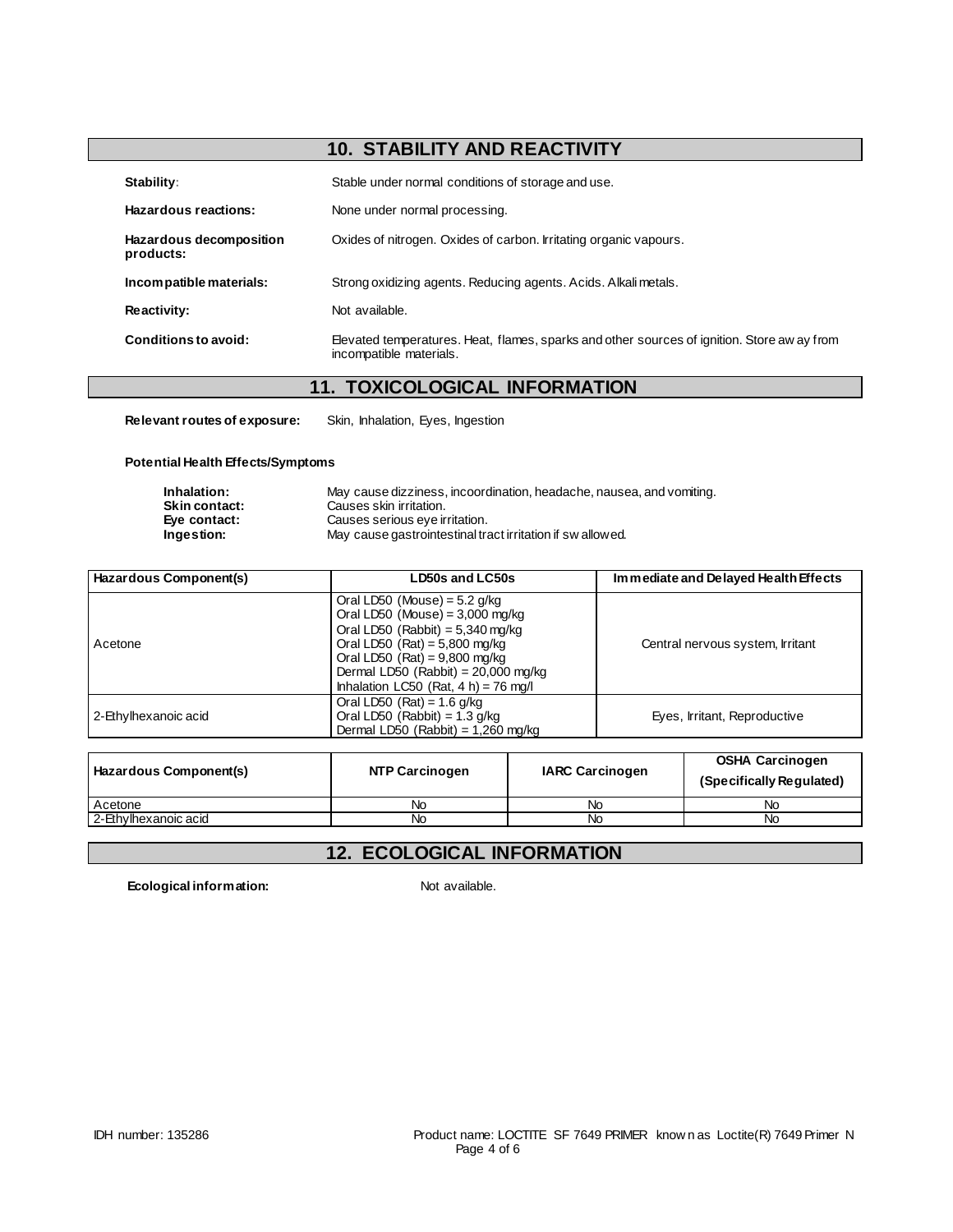### **13. DISPOSAL CONSIDERATIONS Information provided is for unused product only. Recommended method of disposal:** Follow all local, state, federal and provincial regulations for disposal. Hazardous waste number: D001: Ignitable. D018: Benzene. **14. TRANSPORT INFORMATION The transport information provided in this section only applies to the material/formulation itself, and is not specific to any package/configuration. U.S. Department of Transportation Ground (49 CFR) Proper shipping name: Hazard class or division:** 3<br> **Identification number:** UN 1090 **Identification number: Packing group:** II **International Air Transportation (ICAO/IATA) Proper shipping name:** Acetone **Hazard class or division:** 3<br> **Identification number:** UN 1090 **Identification number: Packing group:**<br>Exceptions: **Exceptions:** (Not more than 500 ml), ID8000, May Qualify as Consumer Commodity **Water Transportation (IMO/IMDG) Proper shipping name:** ACETONE<br> **Hazard class or division:** 3 **Hazard class or division:** 3<br> **Identification number:** UN 1090 **Identification number: Packing group:** II<br>Exceptions: L Limited quantity (Not more than 1 L).

## **15. REGULATORY INFORMATION**

### **United States Regulatory Information**

| <b>TSCA 8 (b) Inventory Status:</b><br><b>TSCA 12 (b) Export Notification:</b>                                                                      | All components are listed or are exempt from listing on the Toxic Substances Control Act<br>Inventory.<br>None above reporting de minimis                                                                       |
|-----------------------------------------------------------------------------------------------------------------------------------------------------|-----------------------------------------------------------------------------------------------------------------------------------------------------------------------------------------------------------------|
| <b>CERCLA/SARA Section 302 EHS:</b><br><b>CERCLA/SARA Section 311/312:</b><br><b>CERCLA/SARA Section 313:</b><br><b>CERCLA Reportable quantity:</b> | None above reporting de minimis.<br>Delayed Health, Immediate Health, Fire<br>None above reporting de minimis.<br>Acetone (CAS#67-64-1) 5,000 lbs. (2,270 kg)                                                   |
| California Proposition 65:                                                                                                                          | This product contains a chemical know n in the State of California to cause cancer. This<br>product contains a chemical know n to the State of California to cause birth defects or other<br>reproductive harm. |
| Canada Regulatory Information                                                                                                                       |                                                                                                                                                                                                                 |
| <b>CEPA DSL/NDSL Status:</b>                                                                                                                        | All components are listed on or are exempt from listing on the Canadian Domestic<br>Substances List.                                                                                                            |

# **16. OTHER INFORMATION**

**This safety data sheet contains changes from the previous version in sections:** 2

**Prepared by:** Sheila Gines, Regulatory Affairs Specialist

**Issue date:** 06/29/2017